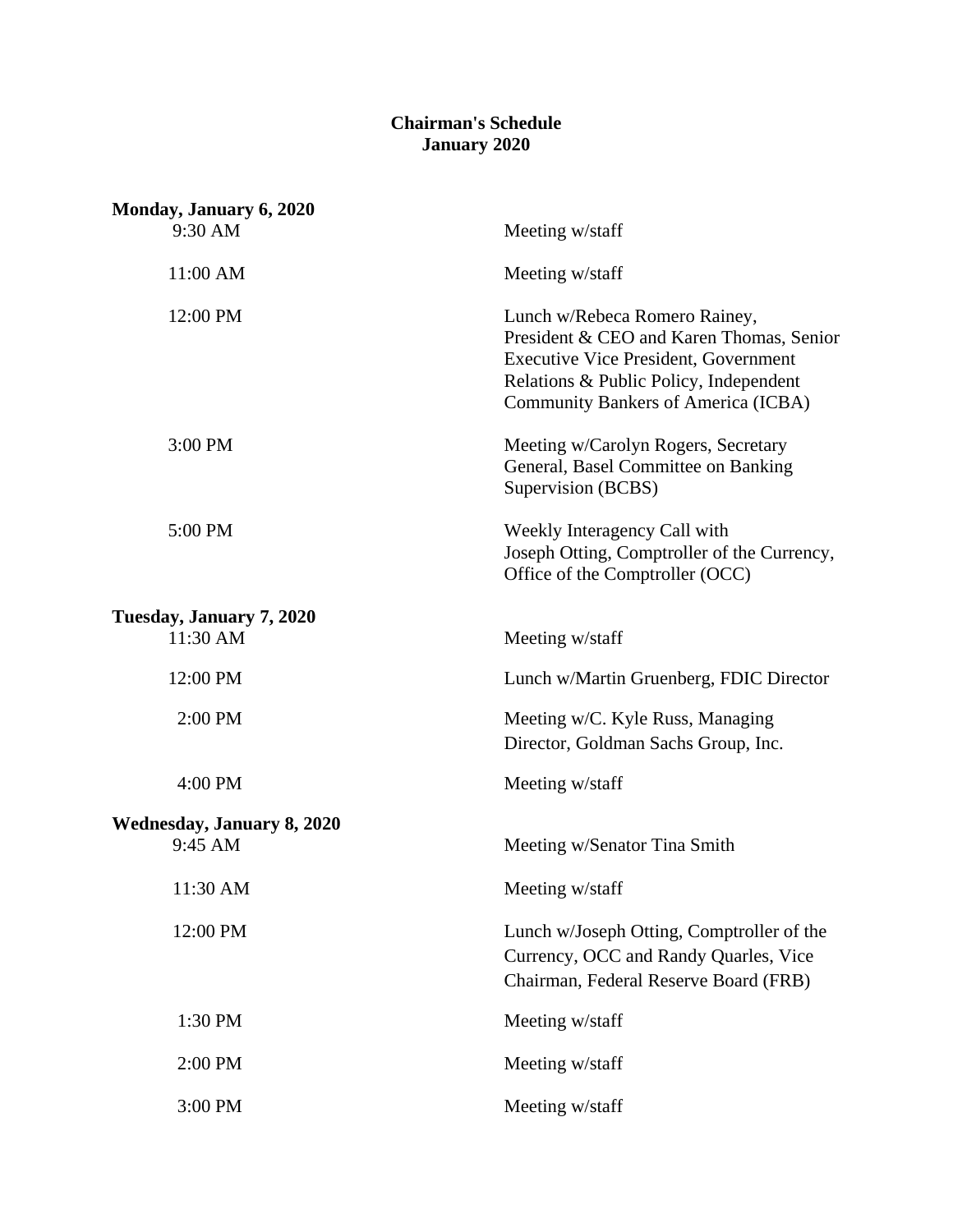| 4:00 PM                              | Meeting w/staff                                                                                   |
|--------------------------------------|---------------------------------------------------------------------------------------------------|
| Thursday, January 9, 2020<br>9:30 AM | Meeting w/staff                                                                                   |
| 11:00 AM                             | Meeting w/staff                                                                                   |
| 1:00 PM                              | Meeting w/Joseph Otting, Comptroller of<br>the Currency, OCC                                      |
| 2:00 PM                              | Meeting w/staff                                                                                   |
| 3:00 PM                              | Meeting w/Wendy Cai-Lee, President &<br>CEO, Piermont Bank                                        |
| 4:00 PM                              | Meeting w/staff                                                                                   |
| Friday, January 10, 2020             |                                                                                                   |
| 11:30 AM                             | Meeting w/staff                                                                                   |
| 1:30 PM                              | Meeting w/staff                                                                                   |
| 2:00 PM                              | Podcast Interview w/John Ryan, President &<br>CEO, Conference of State Bank Supervisors<br>(CSBS) |
| Monday, January 13, 2020<br>9:30 AM  | Meeting w/staff                                                                                   |
| Tuesday, January 14, 2020            |                                                                                                   |
| 10:00 AM                             | Meeting w/staff                                                                                   |
| 10:30 AM                             | Meeting w/staff                                                                                   |
| 12:00 PM                             | Lunch w/Mark Calabria, Director,<br><b>Federal Housing Finance Agency</b>                         |
| 2:00 PM                              | Meeting w/Dino Falaschetti, Director,<br>Office of Financial Research (OFR)                       |
| 3:15 PM                              | Call w/James Gorman, Chairman & CEO,<br><b>Morgan Stanley</b>                                     |
| 3:30 PM                              | Meeting w/staff                                                                                   |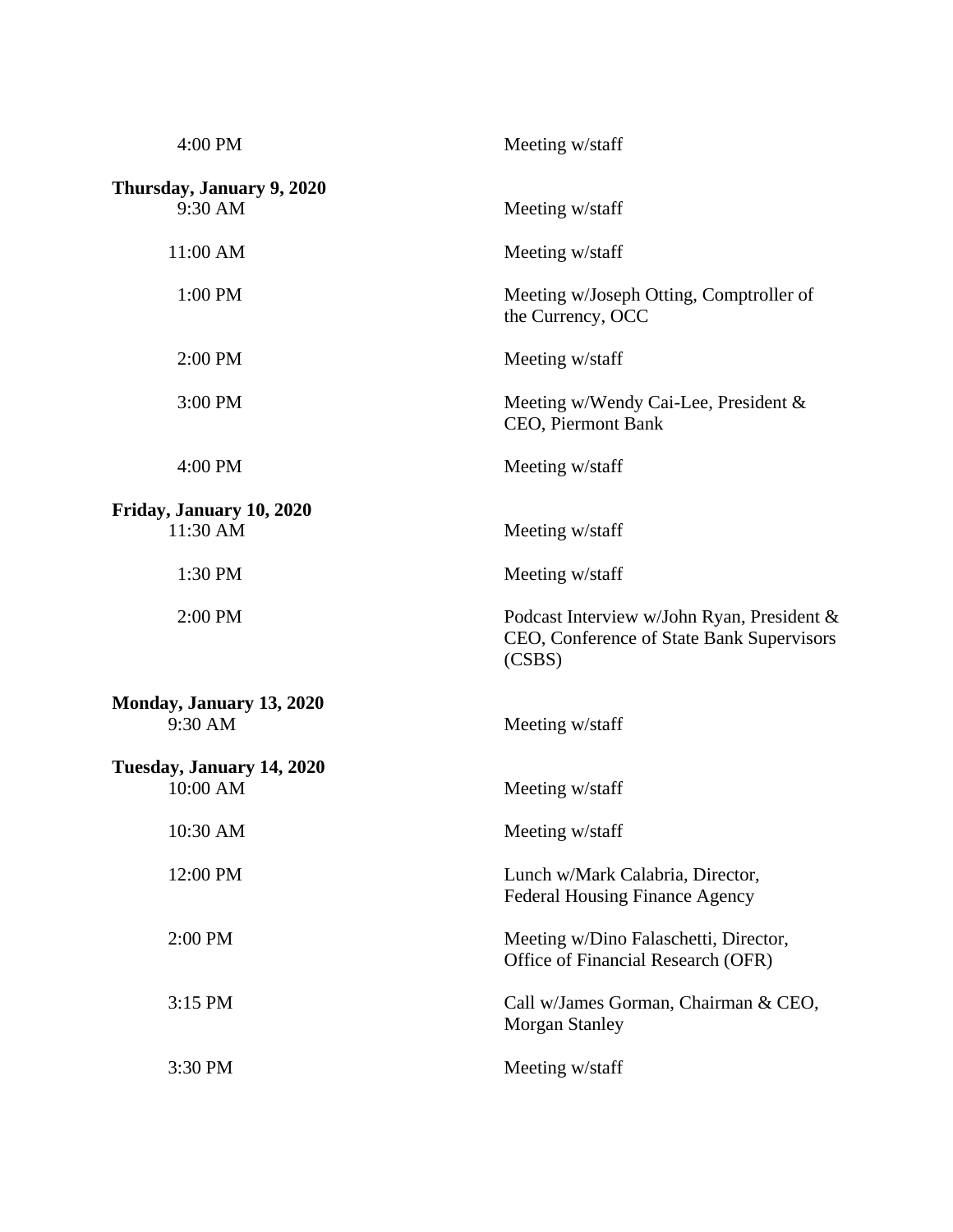| 4:00 PM                                       | Meeting w/staff                                                                                                |
|-----------------------------------------------|----------------------------------------------------------------------------------------------------------------|
| 4:30: PM                                      | Meeting w/staff                                                                                                |
| 5:00 PM                                       | Meeting w/staff                                                                                                |
| <b>Wednesday, January 15, 2020</b><br>9:30 AM | Meeting w/staff                                                                                                |
| 10:00 AM                                      | Meeting w/staff                                                                                                |
| 11:00 AM                                      | Meeting w/staff                                                                                                |
| 12:15 PM                                      | Meeting w/Congressman John Curtis                                                                              |
| 1:30 PM                                       | Meeting w/Congressman Chris Stewart                                                                            |
| 2:00 PM                                       | Meeting w/Congressman Ben McAdams                                                                              |
| 3:00 PM                                       | Meeting w/Congressman Scott Tipton                                                                             |
| 4:00 PM                                       | Meeting w/Congressman Ed Perlmutter                                                                            |
| Thursday, January 16, 2020<br>8:15 AM         | Meeting w/U.S House Committee on<br><b>Financial Services Minority Members</b>                                 |
| 10:30 AM                                      | Meeting w/staff                                                                                                |
| 11:00 AM                                      | Meeting w/staff                                                                                                |
| 11:30 AM                                      | Interagency Call w/Joseph Otting,<br>Comptroller of the Currency, OCC and<br>Randy Quarles, Vice Chairman, FRB |
| 12:30 PM                                      | Meeting w/staff                                                                                                |
| 2:30 PM                                       | Meeting w/staff                                                                                                |
| 4:30 PM                                       | Meeting w/staff                                                                                                |
| 5:00 PM                                       | Interagency Call w/Joseph Otting,<br>Comptroller of the Currency, OCC                                          |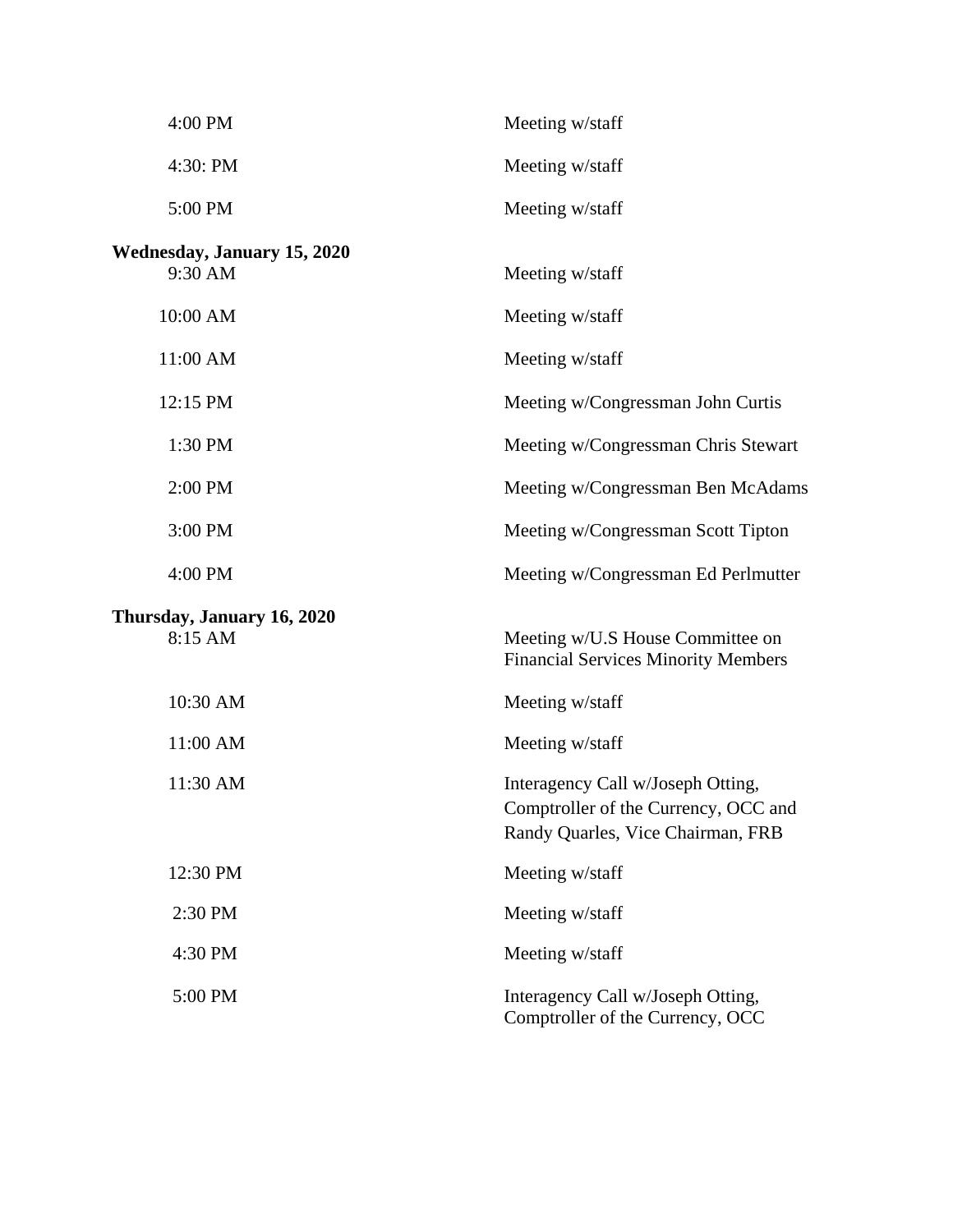## **Official Travel to New Jersey on Friday, January 17, 2020**

New Jersey Bankers Association Economic Leadership Forum

Meeting with Steve Forbes, Chairman & Editor in Chief, Forbes Media and New Jersey Bankers Association

Industry Insights Fireside Chat with Tom Kemly, President & CEO, Columbia Bank

Meeting with Marlene Caride, Commissioner, New Jersey Department of Banking and **Insurance** 

**FEDERAL HOLIDAY – Martin Luther King Day**

## **Monday, January 20, 2020**

## **Tuesday, January 21, 2020** 9:45 AM Meeting w/staff 11:00 AM Meeting w/staff 11:30 AM Lunch w/Joseph Otting, Comptroller of the Currency, OCC 2:00 PM Meeting w/staff 3:30 PM Meeting w/staff **Wednesday, January 22, 2020** 12:00 PM Lunch w/Martin Gruenberg, FDIC Director 2:00 PM Meeting w/staff **Thursday, January 23, 2020** 9:30 AM Meeting w/staff 11:00 AM Meeting w/Lee Shaiman, Executive Director, Elliot Ganz, General Counsel & Chief of Staff, Meredith Coffey, Executive Vice President, Loan Syndications and Trading Association; and Douglas Nappi, Co-Founder & Principal, Federal Hall Policy Advisors, LLC 12:00 PM Lunch w/Elke Koenig, Chair, Single Resolution Board (SRB)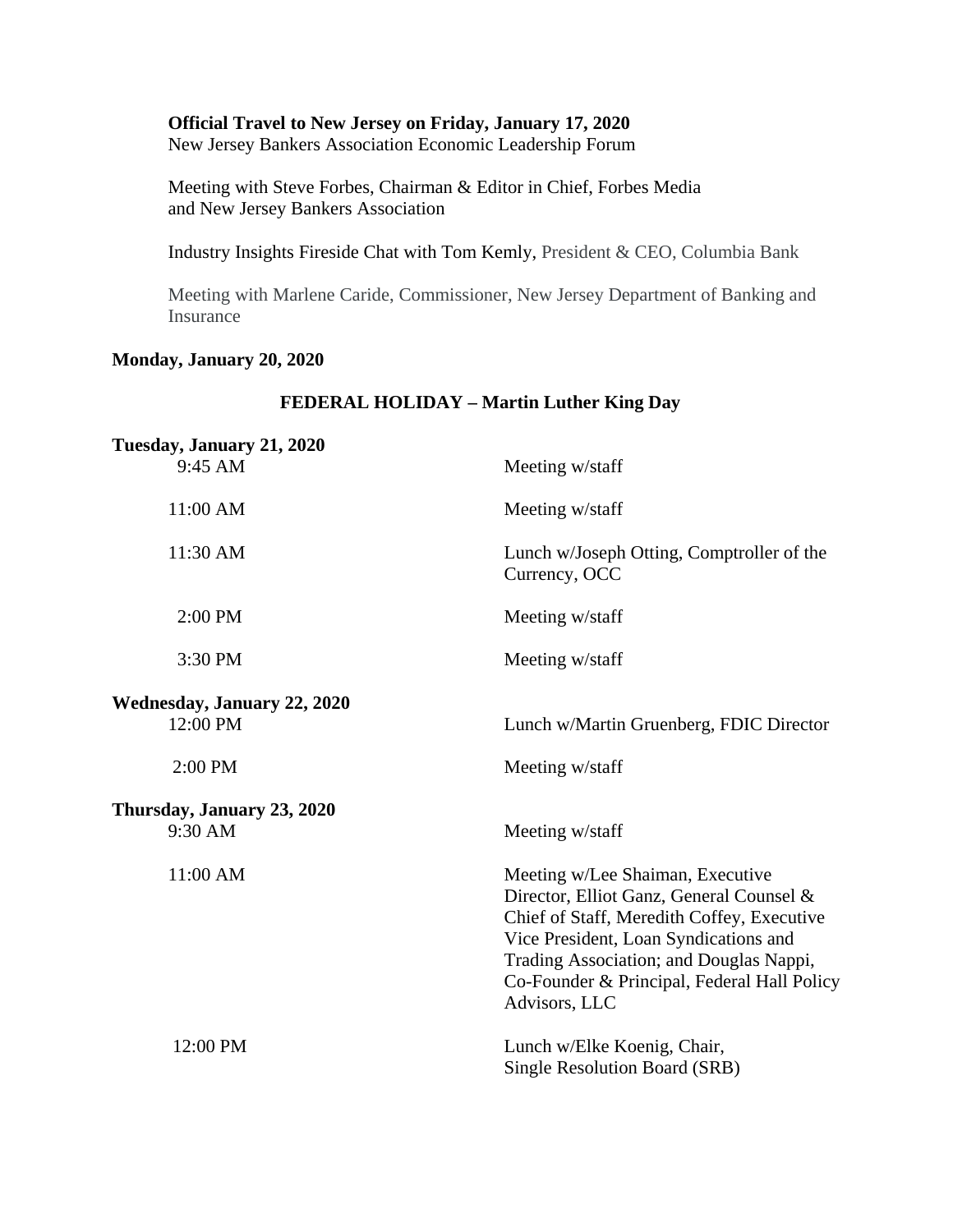| 4:30 PM                                        | Meeting w/staff                                                                                    |
|------------------------------------------------|----------------------------------------------------------------------------------------------------|
| Friday, January 24, 2020<br>10:00 AM           | Meeting w/staff                                                                                    |
| 11:00 AM                                       | Meeting w/staff                                                                                    |
| 12:00 PM                                       | Lunch w/staff                                                                                      |
| Monday, January 27, 2020<br>9:30 AM            | Meeting w/staff                                                                                    |
| 10:30 AM                                       | Meeting w/staff                                                                                    |
| 12:00 PM                                       | Meeting w/Aaron Klein, Policy Director,<br><b>Brookings Institution</b>                            |
| 4:00 PM                                        | Meeting w/staff                                                                                    |
| Tuesday, January 28, 2020<br>10:15 AM          | Meeting w/Joseph Otting, Comptroller of<br>the Currency, OCC                                       |
| 1:00 PM                                        | Meeting w/staff                                                                                    |
| 2:30 PM                                        | Meeting w/staff                                                                                    |
| 5:30 PM                                        | Interagency Call w/Joseph Otting,<br>Comptroller of the Currency, OCC                              |
| <b>Wednesday, January 29, 2020</b><br>12:15 PM | Lunch w/Hilary Shelton, Director,<br>Washington Bureau, NAACP<br>and FDIC staff                    |
| 2:00 PM                                        | Meeting w/staff                                                                                    |
| 3:30 PM                                        | Meeting w/Joseph Otting, Comptroller of<br>the Currency, OCC and Michelle Bowman,<br>Governor, FRB |
| Thursday, January 30, 2020<br>10:00 AM         | <b>FDIC Board Meeting</b>                                                                          |